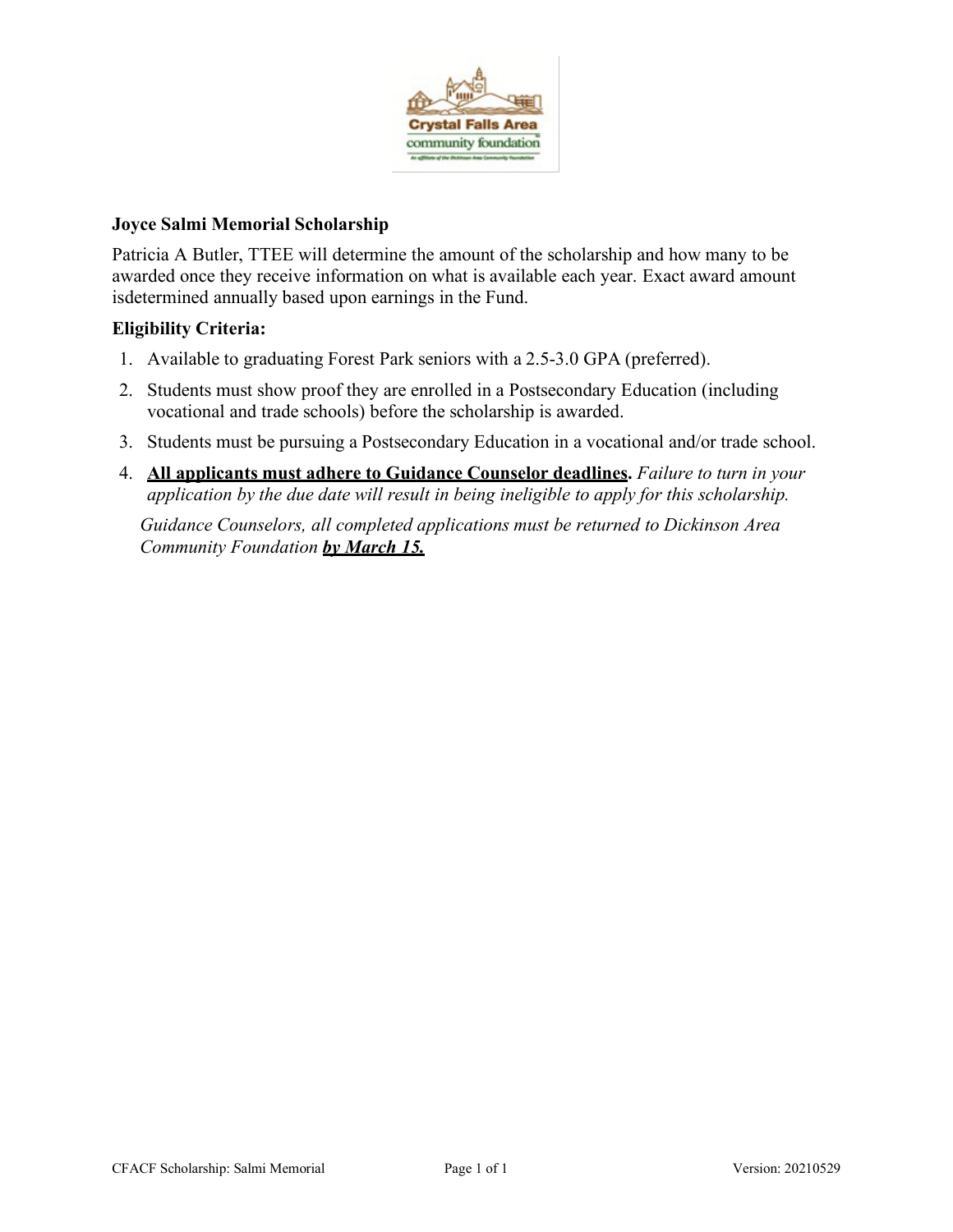

# *Joyce Salmi Memorial Scholarship*

**Crystal Falls Area Community Foundation Fund an affiliate of the Dickinson Area Community Foundation**

| <b>Date</b>                                                               |  |                                                                                                    |
|---------------------------------------------------------------------------|--|----------------------------------------------------------------------------------------------------|
| <b>First and Last Name</b>                                                |  |                                                                                                    |
| <b>Street Address</b>                                                     |  |                                                                                                    |
| <b>City ST ZIP Code</b>                                                   |  |                                                                                                    |
| Home & Cell Phone                                                         |  |                                                                                                    |
| <b>GPA</b>                                                                |  |                                                                                                    |
| <b>E-Mail (Required):</b>                                                 |  |                                                                                                    |
| volunteer activities in the community)                                    |  | In what extra-curricular activities did you participate in? (Include both in-school activities and |
|                                                                           |  |                                                                                                    |
| Did you work during the school year? No                                   |  | If yes, how many hours/week?                                                                       |
| Name of Vocational / Technical / Trade college you plan to attend:        |  |                                                                                                    |
| Have you applied for admission?                                           |  |                                                                                                    |
| Have you been accepted?                                                   |  |                                                                                                    |
| Intended field of study:                                                  |  |                                                                                                    |
| Have you applied for other scholarships?                                  |  |                                                                                                    |
| Have you been granted a scholarship? If so, name of scholarship & amount: |  |                                                                                                    |
|                                                                           |  |                                                                                                    |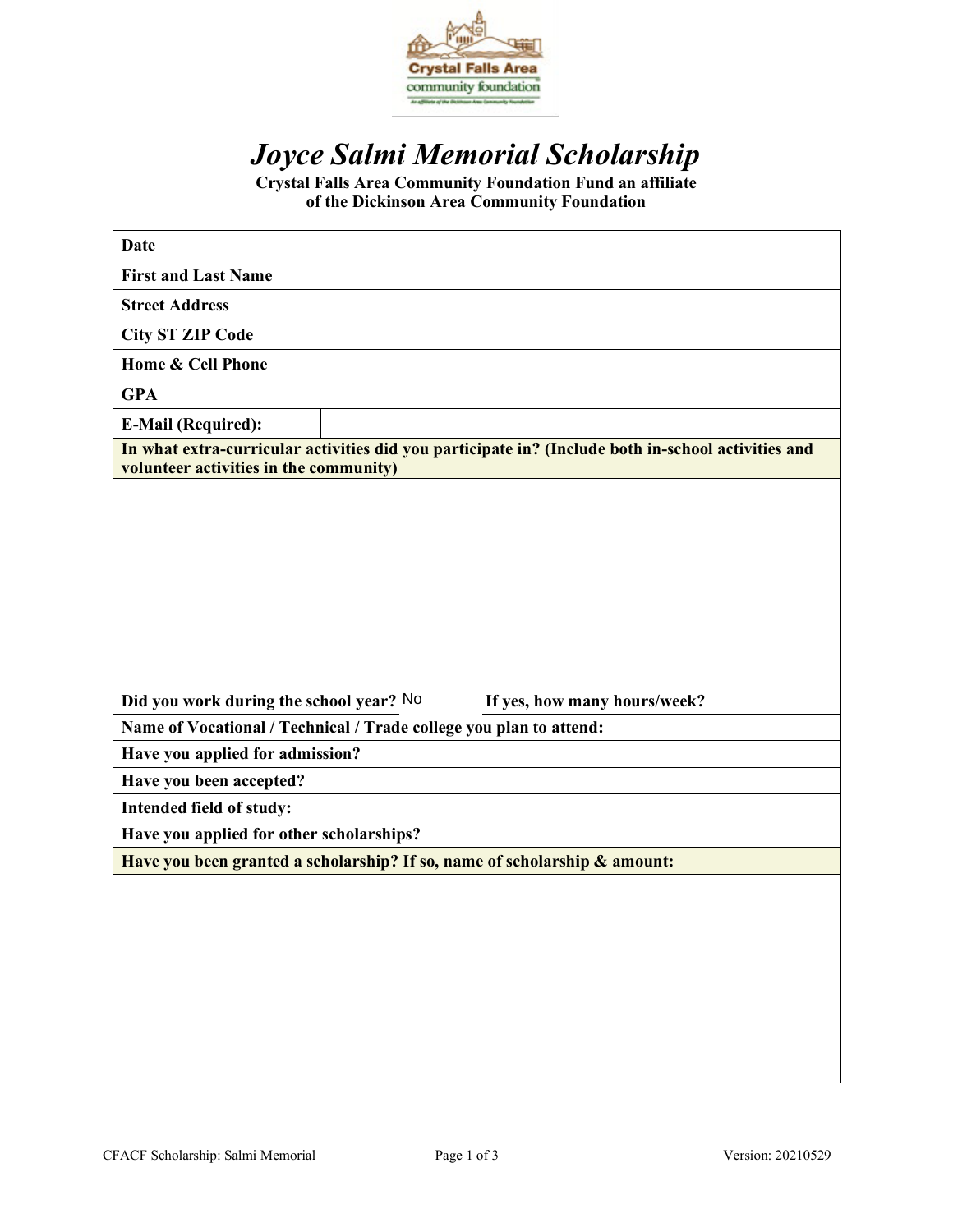

#### **Please include the following with the application:**

- 1. Copy of high school transcripts.
- 2. Letter of acceptance from the vocational or trade school prior to award.

#### **Application Deadline**

**All applicants must adhere to the Guidance Counselor deadlines**. Guidance counselors must forward applications to Dickinson Area Community Foundation by **March 15**.

#### **Agreement and Signature**

By submitting this application, I affirm that the facts set forth in it are true and complete. I understand any false statements, omissions, or other misrepresentations made by me on this application may result in rejection of this application.

Name (printed)

Signature

Date

#### **Parent Application Form**

Name of parent or guardian completing this form: Home address:

Phone:

Email address:

**Do you have any dependents other than your own family or other extenuating circumstances that should be considered? If yes, please explain:**

**Note here any statements you may wish to make which assist the scholarship selection committee in consideration of the applicant:**

#### **Agreement & Signature**

I affirm that the statements above are true and complete. I understand any false statements, omissions, or other misrepresentations made by me on this application may result in rejection of this application.

Signature of parent or guardian:

Date: